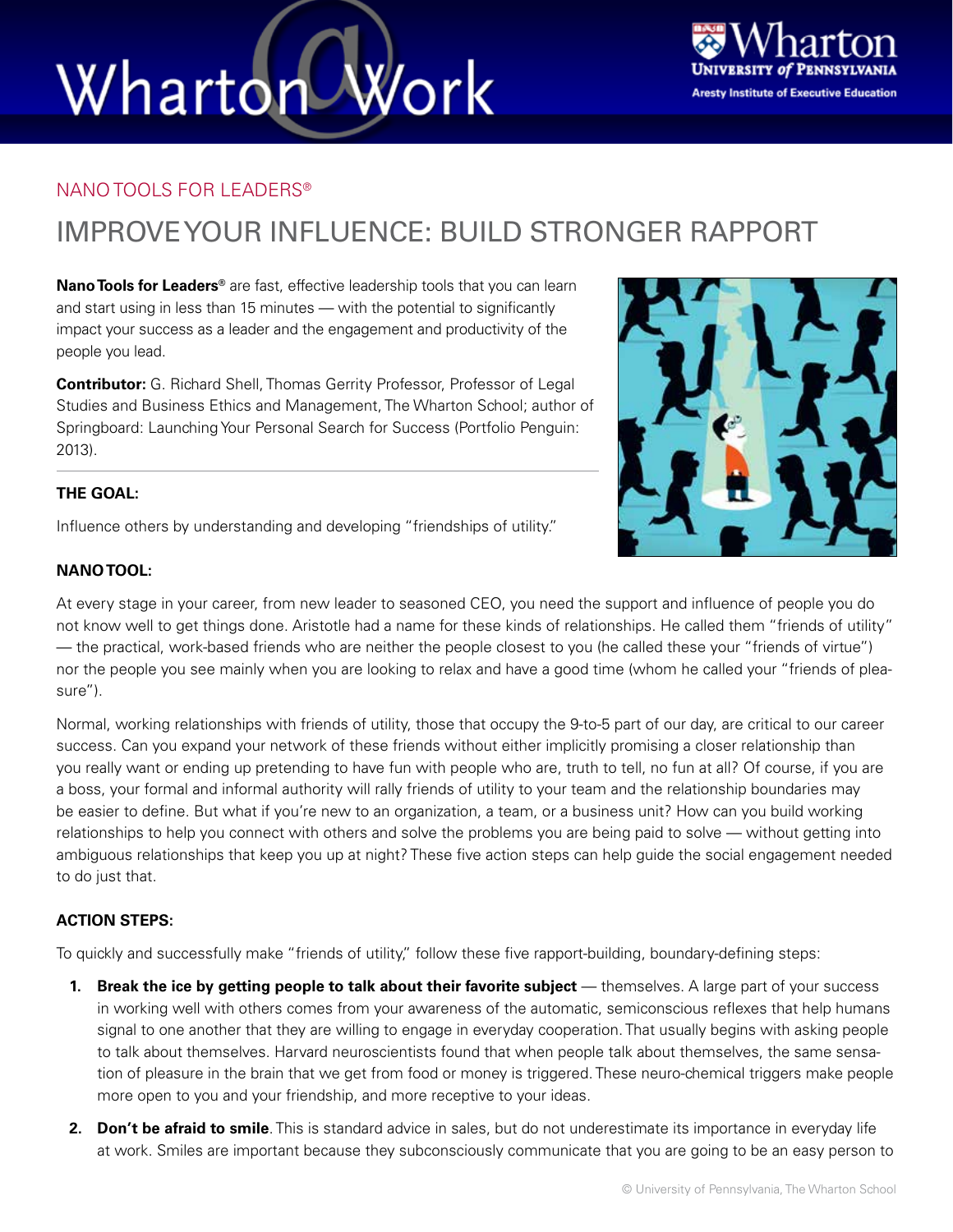## Wharton Work



cooperate with. What's more, they also prompt you to feel better yourself, which opens your communication channels and makes you more receptive. Finally, unconscious tendencies to mimic the expressions we see on others' faces will often trigger your new acquaintance to mirror your smile, creating a great context for problem-solving at work.

- **3. Discover some ways you are similar to the other person**. Research shows that we like people more when we share something in common with them. Early in your relationship, look for what psychologists call "similarity" with its hoped-for "liking effects." Casual "chit-chat" about movies, jobs, backgrounds, family, tastes, and sports may sometimes appear to be wasted time to some, but these are important conversations that can help you establish a common set of topics you can go back to with workplace friends to give these relationships an informal feeling helping them operate more smoothly when deadline pressures mount or there is tension in the air. These also are rich sources for metaphors and images when you need to provide feedback or communicate an idea. If you know John likes to fish, you can coach him to be more patient with his workers by reminding him that the best fishermen know how to bait a hook and wait.
- **4. Don't try too hard**. The search for similarity fails when the other person senses that you're trying too hard. Research on employment settings, for example, shows that people who make major adjustments to please others lose their respect. As you balance your authentic individuality and a need to belong and build rapport, avoid extremes. Clinging to eccentric forms of authenticity or deferring too much to social norms you don't believe in won't help you build rapport — it will alienate others or lead to mounting resentment inside yourself.
- **5. Tactfully establish boundaries**. Human relations are always fluid, with different people seeking different levels of connection all the time. At work, it is easy for someone to mistake your outreach to create a working relationship for an attempt to connect at a deeper, friend of virtue level or a desire to share Happy Hour at the local brewpub every Wednesday and become a friend of pleasure. Don't be afraid to establish the boundaries you need to keep your workplace relationships just that — workplace relationships. There is nothing wrong with saying, "I really appreciate your asking me to join the fun at the bar. But I've got plans right after work. Maybe another time." And mixing work with romance is always risky, so there is no blame in wanting to keep those spheres of life separate. "I always try to keep my personal life and my working life separate," you can say. "But I am really flattered by your offer to [fill in the blank!]."

### **HOW LEADERS USE IT:**

- Google HR's Project Oxygen, formed to help build better bosses, came up with eight good behaviors of effective managers. They include getting to know more about your team members' lives and interests outside of work, and expressing concern for their good health and personal well-being.
- Indra Nooyi, CEO of PepsiCo, is well-known for her authentic relationships with her employees, noting that those ongoing relationships reassure her team that she doesn't just turn to them when she needs something. "You have to treat each person as though they are the most important person in that company," she said.
- Gallup's report, "State of the American Manager," based on research on thousands of managers and employees in 190 industries, notes that, "The best managers make a concerted effort to get to know their employees and help them feel comfortable talking about any subject, whether it is work related or not. A productive workplace is one in which people feel safe — safe enough to experiment, to challenge, to share information, and to support one another. In this type of workplace, team members are prepared to give the manager and their organization the benefit of the doubt."